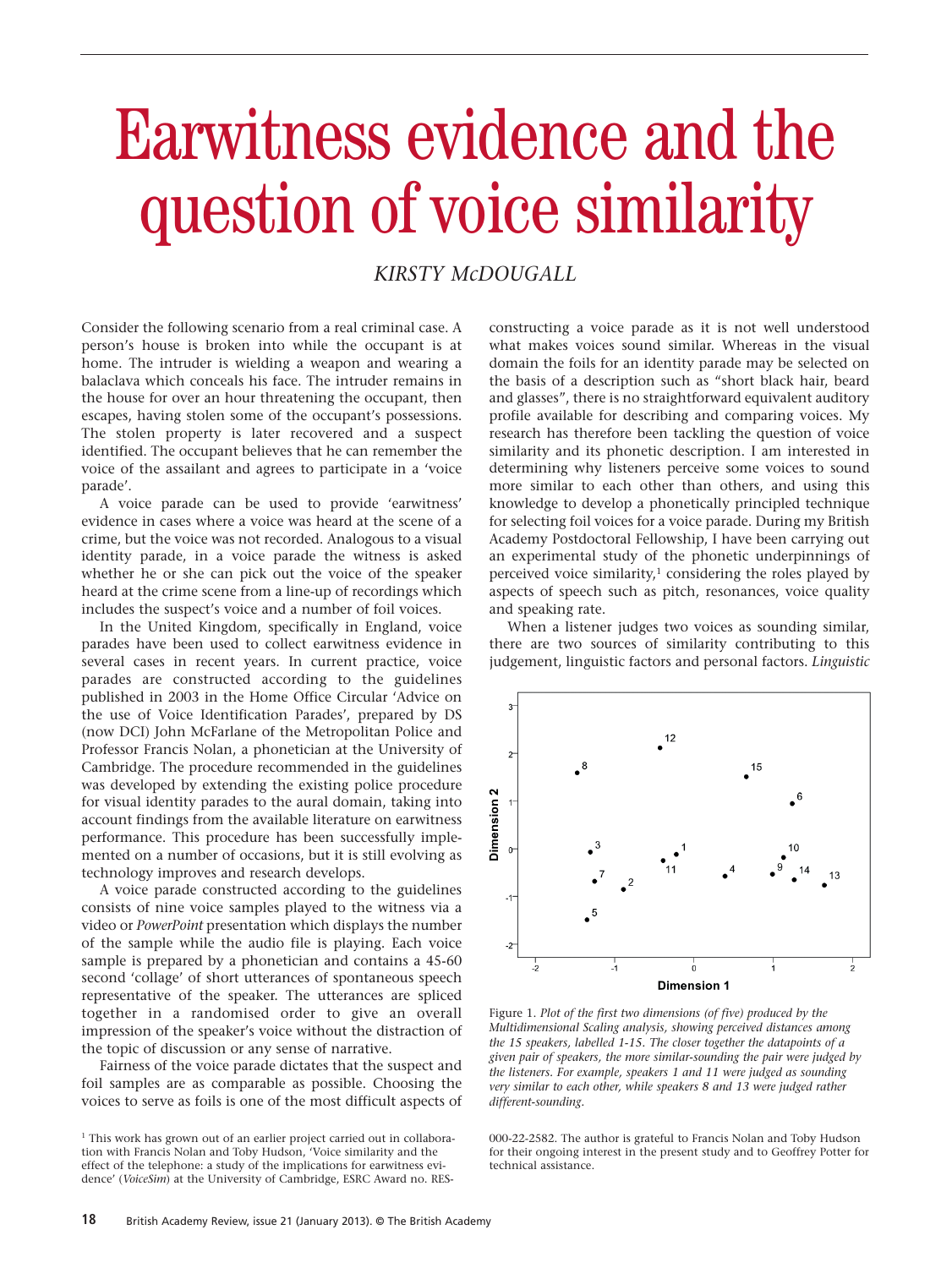factors include the language or dialect spoken and the accent used. For example, two speakers of Australian English may sound more similar to each other than an Australian English speaker and a British English speaker (all other things being equal). *Personal* factors relate to the speaker's anatomy and physiology and his or her individual way of using them to produce speech. For example, two speakers with large vocal tracts and hence deep voices may sound more similar to each other than to a speaker with a smaller vocal tract and a higher-sounding voice (all other things being equal). In order to probe the notion of voice similarity, it is necessary to tease apart these two underlying components, the linguistic and the personal, and examine their workings – as well as how the two interrelate. In the present study, linguistic factors are held constant and personal factors investigated, by focusing on judgements of the similarity of voices within a group of speakers of the same accent, age and sex. This study was made possible by the recent appearance of the  $DyViS$  database,<sup>2</sup> a forensic phonetic database of speech recordings of 100 speakers matched for accent (Standard Southern British English, also known as 'modern Received Pronunciation'), age (18-25 years), and sex (male). By presenting listeners with voices of the same demographic profile, judgements can thus be made about the extent of similarity or difference among the voices specifically due to individual variation within the group.

#### *The experiment*

Fifteen speakers were chosen from the *DyViS* database, whose recordings were used to construct the voice stimuli for presentation to listeners. Two short samples of



The idea behind the study was to investigate whether the listener judgements of voice similarity correlated with a number of phonetic properties of the test voices, in particular pitch, speaking rate, resonance features and voice quality. The voice similarity judgements were therefore subjected to a data reduction technique called Multidimensional Scaling which characterised each speaker in a set of five perceptual dimensions, creating a perceptual space in which the voice similarity relationships among all pairs of speakers could be interpreted. A plot of the 15 speakers' locations on the first two of these dimensions is given in Figure 1. Measures of the phonetic features of interest for each of the 15 speakers could then be tested for their extent of correlation with these perceptual dimensions.

The four types of phonetic feature investigated are explained below with reference to the computer-generated acoustic display of the speech signal, a spectrogram and pitch trace, shown in Figure 2.

### *1. Pitch*



Pitch, how high or low a voice sounds, is intuitively likely to be important in listeners' judgements of the extent to which two voices sound similar. Pitch corresponds to the

> Figure 2. *Spectrogram (upper panel) and pitch trace (lower panel) of a male speaker of Standard Southern British English producing the utterance 'We need to work out a route'. A transcription of the component sounds of the utterance is given below the spectrogram using the International Phonetic Alphabet. The first four formant frequencies are labelled F1, F2, F3 and F4, and shown in red, blue, green and yellow respectively. Approximate syllable boundaries are indicated by vertical lines.*

<sup>2</sup> F. Nolan, K. McDougall, G. de Jong and T. Hudson, 'The *DyViS* database: style-controlled recordings of 100 homogeneous speakers for forensic phonetic research', *International Journal of Speech, Language and* *the Law* 16:1 (2009), 31-57. The *DyViS* Database is available via the UK Economic and Social Data Service,

www.esds.ac.uk/findingData/snDescription.asp?sn=6790.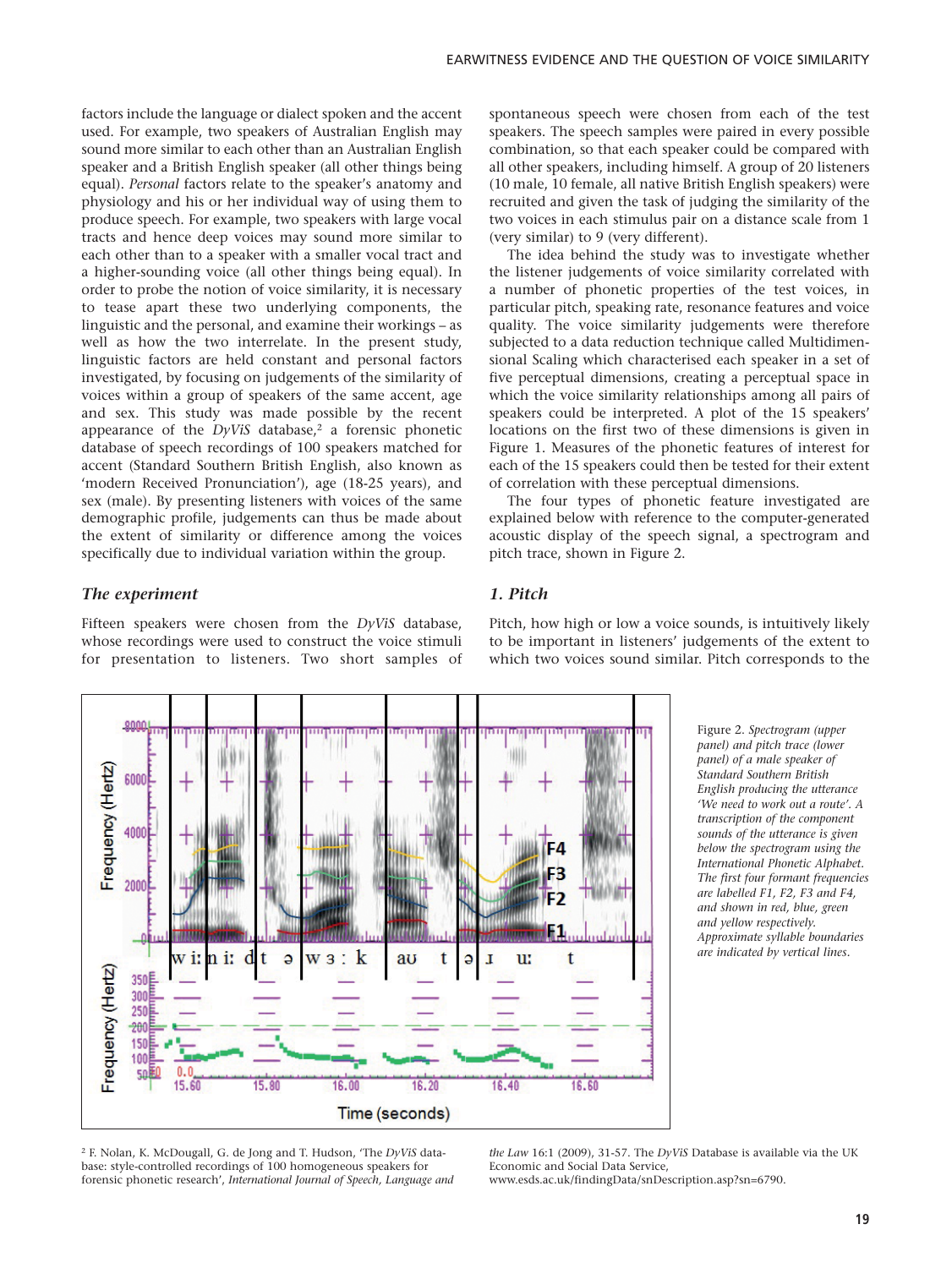

Figure 3. *Average pitch values in Hertz for each of the 15 test speakers, ordered from lowest to highest.*

rate of vibration of the vocal folds, and is measured by phoneticians using the fundamental frequency trace as shown in the lower panel of Figure 2. The average pitch for each of the 15 test speakers is given in Figure 3.

#### *2. Speaking rate*

Speaking rate, how fast or slow a person speaks, can be measured by calculating the average number of syllables he or she articulates per second, and also intuitively might be considered relevant to voice similarity. Syllable

Figure 5. *Average Long-Term Formant measures of F1, F2 and F3 frequencies for each of the 15 test speakers, ordered by F1.*



<sup>3</sup> The author is grateful to Erica Gold, University of York, for making the measurements of speaking rate used in this study. <sup>4</sup> The author is grateful to Philip Harrison and Christin Kirchhübel,

University of York, for their assistance with this part of the study.



Figure 4. *Average speaking rate in syllables per second for each of the 15 test speakers, ordered from slowest to fastest.*

durations can be seen on the spectrogram in Figure 2. The average speaking rate for each of the 15 test speakers is given in Figure 4.3

#### *3. Resonances*

Further phonetic features contributing to the impression a voice makes are its resonances or 'formant frequencies', that is, the frequencies at which vibrations of air are at maximum amplitude in the vocal tract during the production of vowels and certain consonants. Formant frequencies appear as dark, roughly horizontal bands on a spectrogram and vary over time as shown in Figure 2. As well as determining the quality of different speech sounds, the patterns of these formant frequencies vary between speakers depending on the shape and dimensions of their individual vocal tracts. Formant frequencies are therefore also of interest when investigating the perception of similarities and differences among individual voices. For the present study, an average measure of each speaker's first three formant frequencies was calculated using a technique called Long-Term Formant analysis. These values are shown in the graph in Figure 5.4

#### *4. Voice quality*

Another feature likely to be important in judgements of voice similarity is voice quality, that is, elements of the timbre of the voice such as breathy, creaky, nasalised, falsetto, whispery, and so on. The seminal framework for describing voice quality is John Laver's *The Phonetic Description of Voice Quality* (CUP, 1980). For the present study, voice quality features of the 15 speakers were analysed using a system involving 33 voice quality settings derived from Laver's framework.<sup>5</sup>

<sup>&</sup>lt;sup>5</sup> The author is grateful to Louisa Stevens and Peter French, University of York, for their collaboration on the part of this research relating to voice quality.